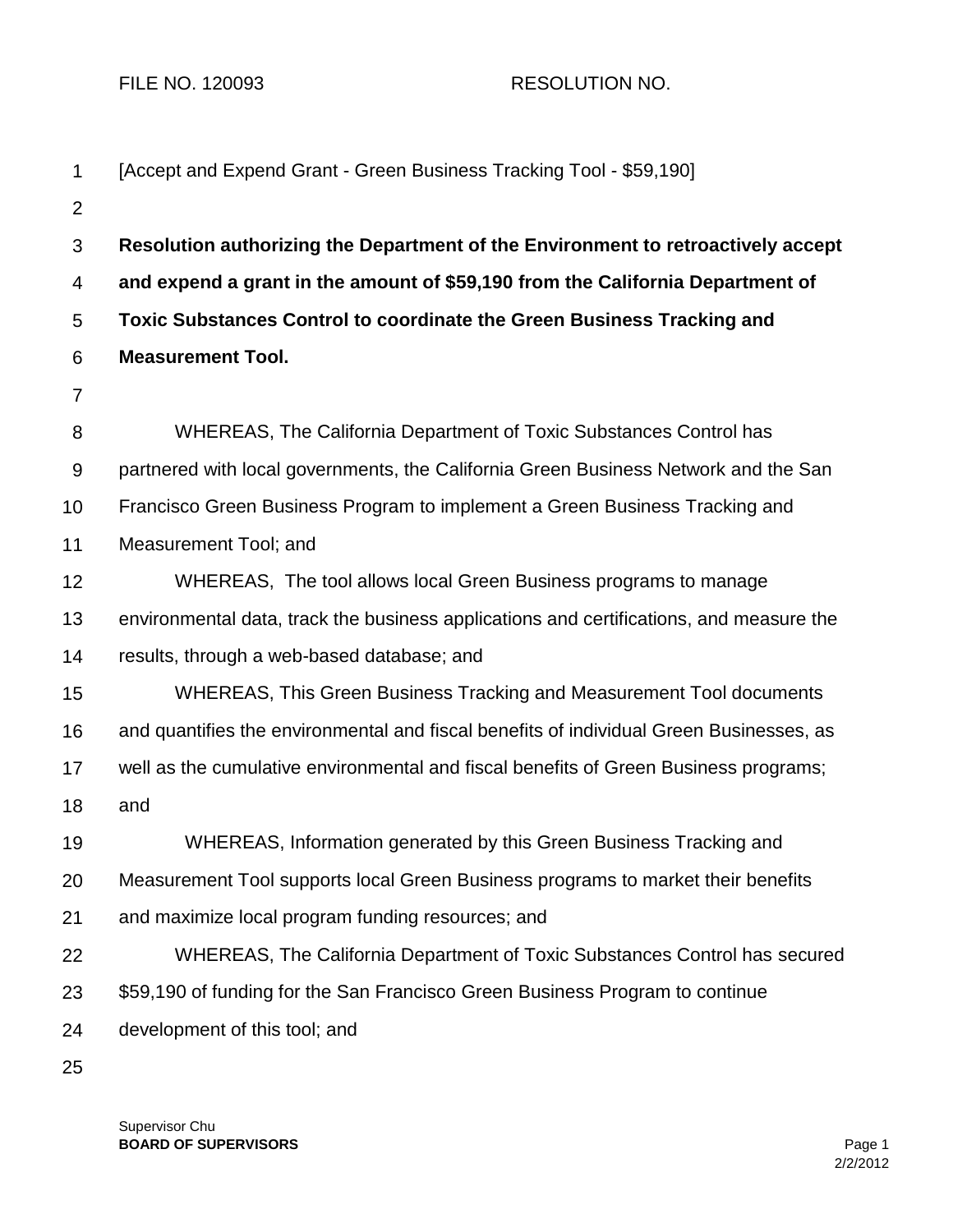1 2 3 4 5 6 7 8 9 10 11 12 13 14 15 16 17 18 19 20 21 22 23 24 25 WHEREAS, the California Department of Toxic Substances Control is providing these funds to the San Francisco Department of the Environment to lead the California Green Business Network in further development of the Green Business Tracking and Measurement Tool; and WHEREAS, The City and County of San Francisco has committed to an ongoing, coordinated effort to demonstrate the positive effects of Green Business programs on the community and calculate the benefits to participating businesses; and WHEREAS, Continued development of a measurement tool supports the vitality and benefits of the San Francisco Green Business Program and ensures that San Francisco is recognized a leader in creating programs and services with measurable environmental impacts; and WHEREAS, The length of the grant is from October 1, 2011 to June 30, 2012; and WHEREAS, A request for retroactive approval is being sought because the Department of the Environment was not notified of the grant award until September 22, 2011 and needed to determine the staffing and budgetary requirements to administer the grant; and WHEREAS, No grant funds will be expended until the San Francisco Board of Supervisors has approved acceptance of the funds; and WHEREAS, The grant budget includes provision for indirect cost of \$5,919; and WHEREAS, This grant does not require an ASO amendment; now, therefore, be it RESOLVED, That the San Francisco Board of Supervisors authorizes the Director of the Department of the Environment to retroactively accept and expend